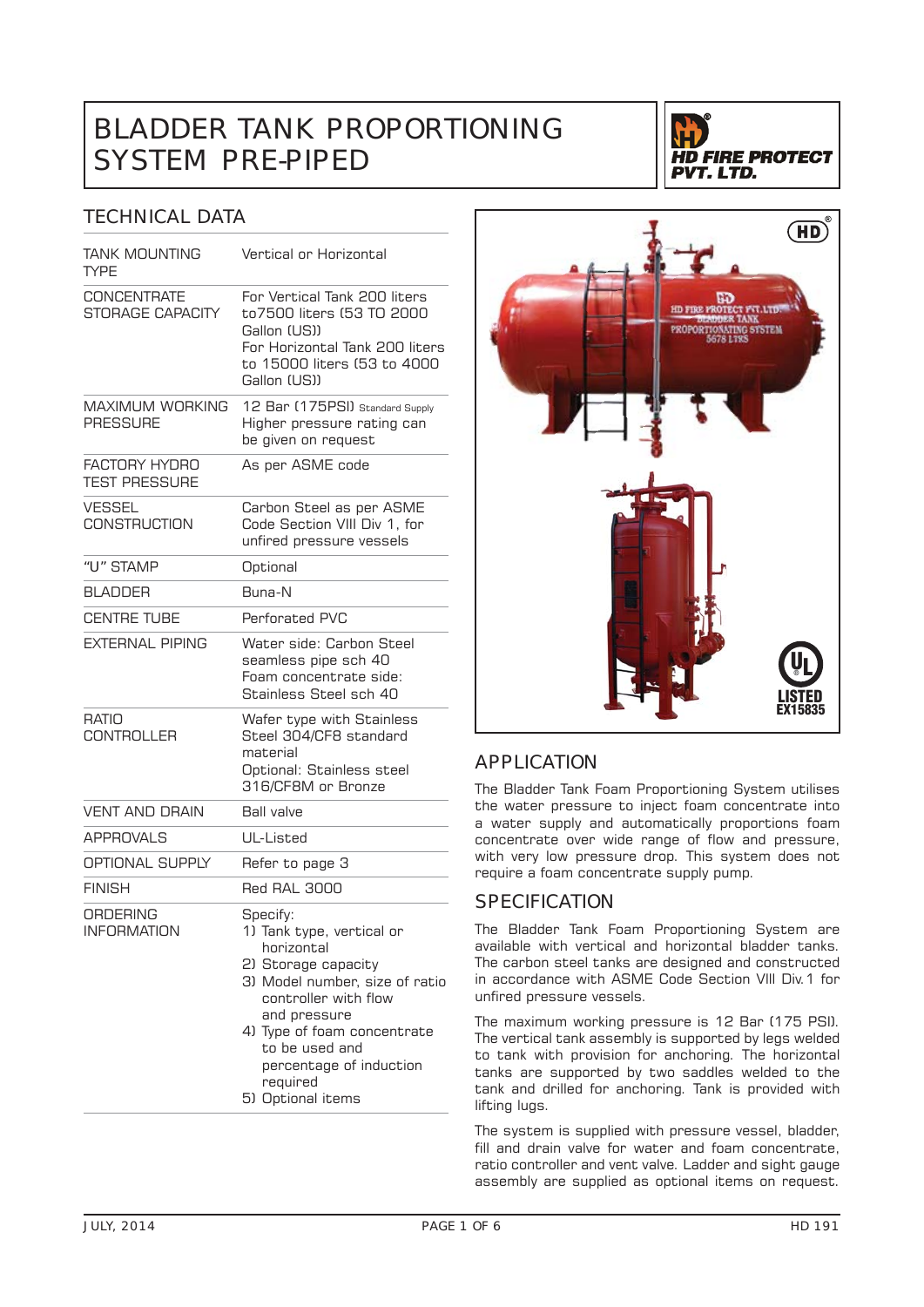

All valves are labeled showing normal working position and function.

All tanks are oversized for allowing thermal expansion of the foam concentrate, if any.

### PRINCIPLE OF OPERATION

The instructions for filling are provided with the equipment. Once the main water flow is established and water inlet and foam outlet valves are opened, the water enters the area between vessel wall and bladder, applying pressure to the bladder. The foam concentrate is forced out of the bladder through the foam concentrate outlet pipe and into the ratio controller through metering orifice. The concentrate pressure and water inlet pressure at ratio controller will be same, as the main water supply pressure is utilised to expel the foam from the bladder. The water flowing through the ratio controller jet creates a low pressure area common both to down stream water and foam concentrate. This injects the concentrate in to the ratio controller through an accurate sized orifice proportioned to water venturi. This ensures correct proportioning over a wide range of flow condition.

The bladder tank proportioning system operates on same principle as that of a balance pressure proportioning system. In bladder system, the bladder is used as diaphragm to separate the water and foam concentrate within the tank. The foam concentrate is injected into the ratio controller utilising water pressure.

The system is also supplied with foam concentrate control valve as an optional item. The valve allows concentrate flow only when minimum of 2.1 kg/ sq.cm. water pressure is established in the system. For pressure drop and flow characteristics refer catalogue of ratio controller.

### SELECTION OF HORIZONTAL / VERTICAL BLADDER TANKS

Advantages of Horizontal bladder tanks

- (i) Better stability than vertical tank in earthquake prone area
- (ii) Easier to refill than vertical tanks
- (iii) Easy to transport, store and install
- (iv) Large Capacity

Advantages of Vertical bladder tanks

(i) Require less floor space than horizontal tanks

### INSTALLATION, INSPECTION AND **MAINTENANCE**

An installation, inspection and maintenance manual is packed with each unit. The manual provides detail schematic, initial procedure, inspection and maintenance procedures. The instruction manual must be read carefully and followed during installation and commissioning of the system.

After few initial successful tests an authorised person must be trained to perform inspection and testing of the system. It is recommended to carry out physical inspection of the system regularly, the inspection should verify that no damages have taken place to any component and all the valves are in their proper position as per the system requirement. The system should be fully tested at least once in a year and in accordance with applicable NFPA code or in accordance to the guidelines of the organisation having local jurisdiction.

Do not turn off the system or any valve to repair or test the system, without placing a roving Fire Patrol in the area covered by the system. The patrol should continue until the system is put back in service. Also inform the local security personnel and the control room so that a false alarm is not signalled.

## CAUTION A

- 1) Do not weld on the tank as it may damage the bladder fitted inside the tank.
- 2) Release pressure before an inspection and maintenance of the system.
- 3) Sight gauge is not pressure tight, so before taking concentrate level reading, tank pressure must be released.
- 4) The bladder tank is to be installed under a shade to avoid direct sunlight on the equipment.
- 5) While designing a foam system, step shall be taken to allow for removal of the internal centre tube(s). The centre tubes are full length and/or height of the bladder tank.
- 6) ASME Code may require over pressure protection before pressurising the system. HD FIRE does not supply an over pressure relief valve with the tanks. It shall be the owner's responsibility to provide over pressure protection for the tank in accordance to ASME Code.
- 7) Foam concentrate filling procedure must be followed. Incorrect filling procedure may damage the bladder. HD product have limited warranty and incorrect fill procedure will void the warranty.

#### **NOTE**

- 1) The foam concentrate is to be filled in the bladder very carefully to avoid rupture of the bladder. The filling guidelines provided with the equipment must be strictly adhered.
- 2) Air supply with regulator (0 to 1.0 kg/sqcm) required during filling procedure, to be arranged by installer / user.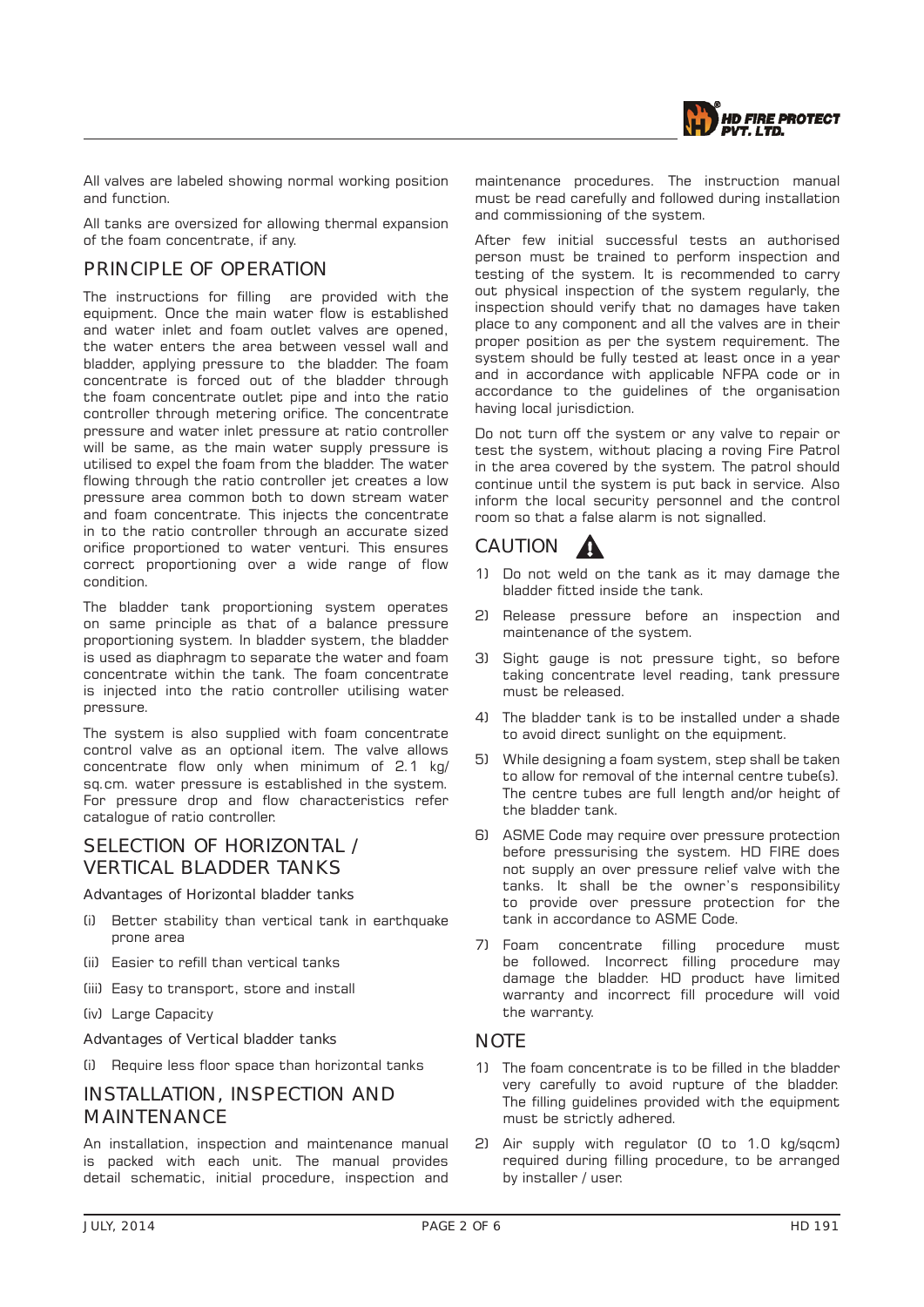

- 3) Water supply at 0-1.5 kg/sqcm required for tank filling during commissioning, to be arranged by installer / user.
- 4) Concentrate fill pump need to be arranged by installer / user.
- 5) A minimum length of 5 (five) times the pipe diameter of unobstructed straight pipeline should be provided at the inlet and outlet of the ratio controller, where pipe diameter is the nominal size of the ratio controller.

### OPTIONAL SUPPLY

- Sight gauge with shut off and drain valve (glass or polycarbonate material)
- Ladder
- Concentrate control valve
- Filling kit
- Stainless steel pipe for water supply side
- Stainless steel pipe & valve standard supply SS304/CF8. Optional is SS316/CF8M or SS316L
- Painting as per specific requirement
- Seismic designed tanks
- Custom designed for higher rating, material and dimension
- Coal Tar epoxy internal coated, standard supply or any other paint as per customer requirement
- Ratio controller material Bronze, Stainless steel CF8, CF8M
- Relief valve is not included in standard supply it is optional as per specific customer requirement

### RELIEF VALVE ( OPTIONAL SUPPLY )

- (i) Thermal Relief valve
- (ii) Full flow, as per ASME
- (iii) Full flow, ASME "U" Stamped

#### LISTING & APPROVAL

- 1) Bladder tank proportioning system is UL-Listed as pre-piped system.
- 2) Listing and Approval is valid only when used in the manner as outlined in the applicable Listing and Approval.

#### SHIPPING DETAILS

- i) All the tank openings will be plugged for shipping.
- ii) All pre-piped pipes, valves, pressure gauges, sight gauge etc will be packed separately for shipping.
- iii) Tank will be mounted on pallet with crate all over as standard packing system of HD FIRE. For any custom packing requirement contact HD Sales.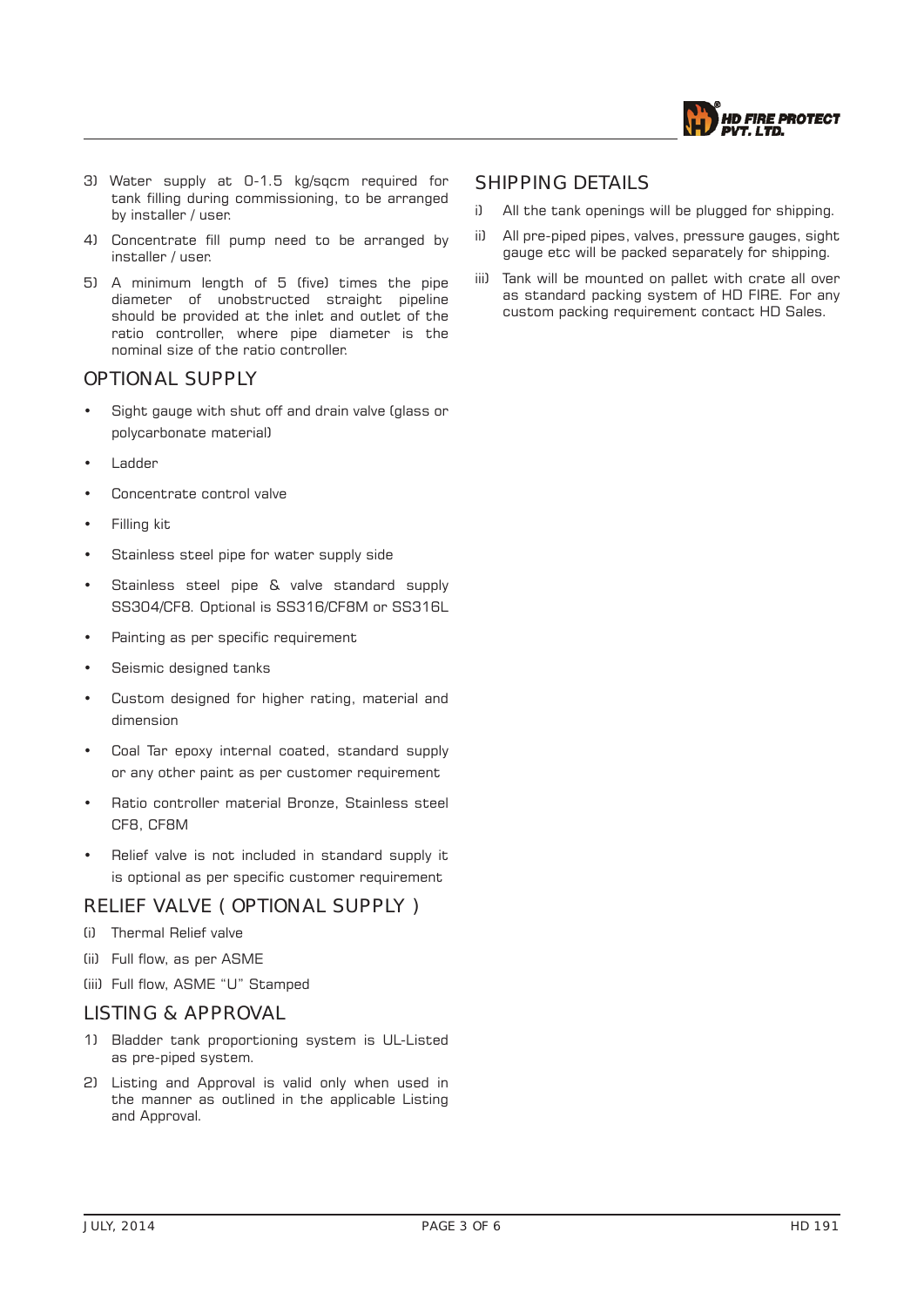

### VERTICAL BLADDER TANK PROPORTIONING MANUAL SYSTEM



## VERTICAL BLADDER TANK PROPORTIONING AUTO SYSTEM



| VALVE NO.        | <b>DESCRIPTION</b>                   | NORMAL POSITION |                    |
|------------------|--------------------------------------|-----------------|--------------------|
|                  |                                      | MANUAL SYSTEM   | <b>AUTO SYSTEM</b> |
| V <sub>1</sub>   | FOAM CONCENTRATE SHUT OFF VALVE      | <b>CLOSED</b>   |                    |
| V <sub>1</sub> A | AUTO FOAM CONCENTRATE SHUT OFF VALVE |                 | <b>CLOSED</b>      |
| V <sub>2</sub>   | WATER PRESSURE SHUT OFF VALVE        | <b>OPEN</b>     | <b>OPEN</b>        |
| VЗ               | TANK WATER DRAIN VALVE               | CLOSED          | <b>CLOSED</b>      |
| V <sub>4</sub>   | TANK WATER VENT VALVE                | CLOSED          | <b>CLOSED</b>      |
| V5               | CONCENTRATE VENT                     | CLOSED          | <b>CLOSED</b>      |
| V6               | CONCENTRATE FILL / DRAIN VALVE       | CLOSED          | <b>CLOSED</b>      |
| V <sub>7</sub>   | SIGHT GAUGE FILL VALVE               | CLOSED          | <b>CLOSED</b>      |
| V8               | SIGHT GAUGE DRAIN VALVE              | CLOSED          | CLOSED             |
| <b>B1</b>        | MANUAL OVER RIDE VALVE               |                 | <b>OPEN</b>        |
| <b>B2</b>        | <b>RESTING VALVE</b>                 |                 | CLOSED             |

### SYMBOLS & ABBREVIATION

| ⊷                | NON RETURN VALVE | ᢙ | PRESSURE GAUGE   |
|------------------|------------------|---|------------------|
| ⊠                | VALVE            |   | FUNNEL           |
| $\triangleright$ | SAFETY VALVE     |   | RATIO CONTROLLER |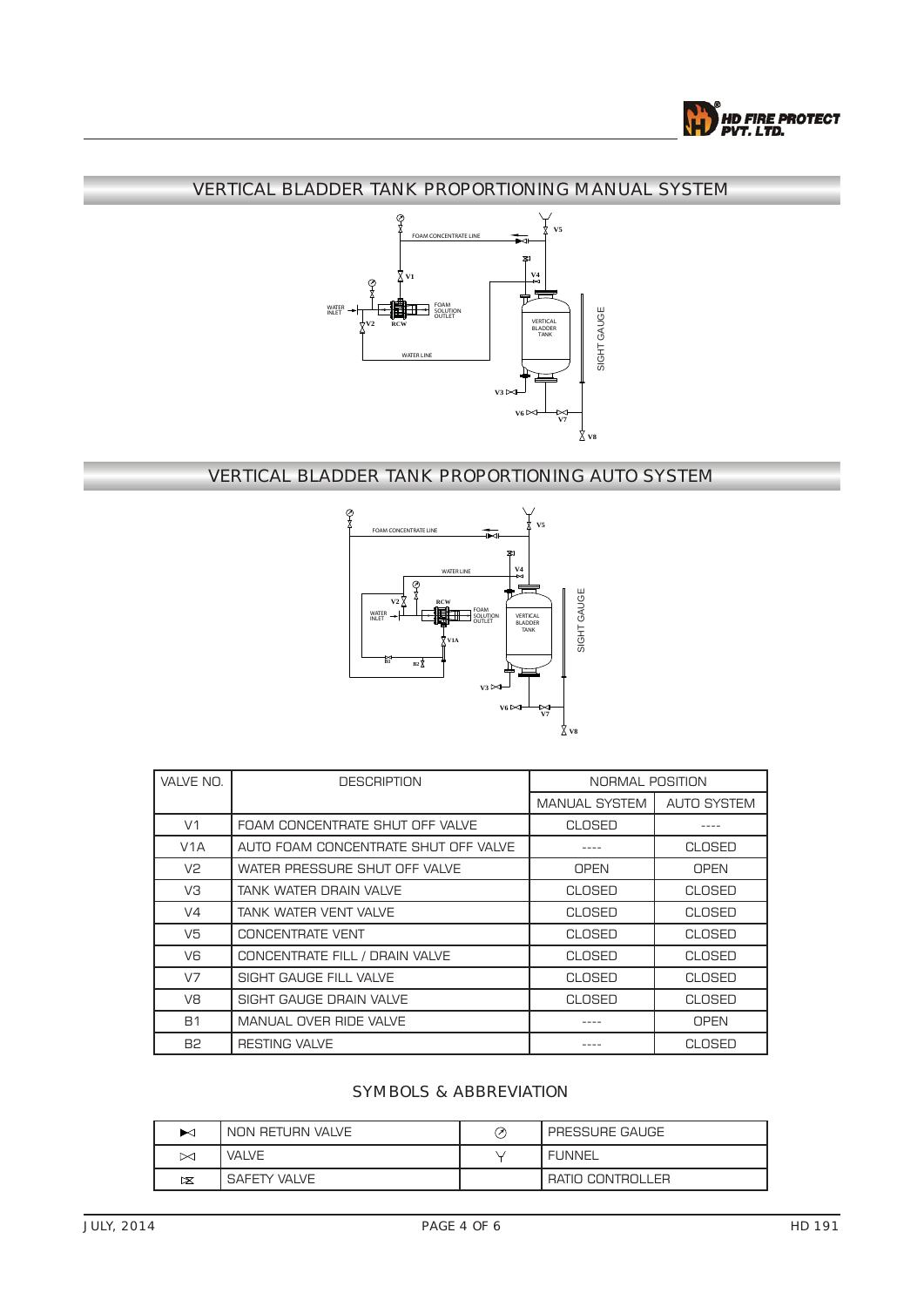

### HORIZONTAL BLADDER TANK PROPORTIONING MANUAL SYSTEM



## HORIZONTAL BLADDER TANK PROPORTIONING AUTO SYSTEM



| VALVE NO.        | <b>DESCRIPTION</b><br>NORMAL POSITION |                      |                    |
|------------------|---------------------------------------|----------------------|--------------------|
|                  |                                       | <b>MANUAL SYSTEM</b> | <b>AUTO SYSTEM</b> |
| V <sub>1</sub>   | FOAM CONCENTRATE SHUT OFF VALVE       | <b>CLOSED</b>        |                    |
| V <sub>1</sub> A | AUTO FOAM CONCENTRATE SHUT OFF VALVE  |                      | <b>CLOSED</b>      |
| V <sub>2</sub>   | WATER PRESSURE SHUT OFF VALVE         | <b>OPEN</b>          | <b>OPEN</b>        |
| VЗ               | TANK WATER DRAIN VALVE                | CLOSED               | <b>CLOSED</b>      |
| V <sub>4</sub>   | TANK WATER VENT VALVE                 | <b>CLOSED</b>        | CLOSED             |
| V <sub>5</sub>   | CONCENTRATE VENT                      | CLOSED               | CLOSED             |
| V6               | CONCENTRATE FILL / DRAIN VALVE        | CLOSED               | CLOSED             |
| V <sub>7</sub>   | SIGHT GAUGE FILL VALVE                | CLOSED               | <b>CLOSED</b>      |
| V8               | SIGHT GAUGE DRAIN VALVE               | CLOSED               | <b>CLOSED</b>      |
| <b>B1</b>        | MANUAL OVER RIDE VALVE                |                      | <b>OPEN</b>        |
| <b>B2</b>        | <b>RESTING VALVE</b>                  |                      | <b>CLOSED</b>      |

#### SYMBOLS & ABBREVIATION

| ⊷                | NON RETURN VALVE | ⊘ | PRESSURE GAUGE   |
|------------------|------------------|---|------------------|
| $\bowtie$        | <b>VALVE</b>     |   | <b>FUNNEL</b>    |
| $\triangleright$ | SAFETY VALVE     |   | RATIO CONTROLLER |